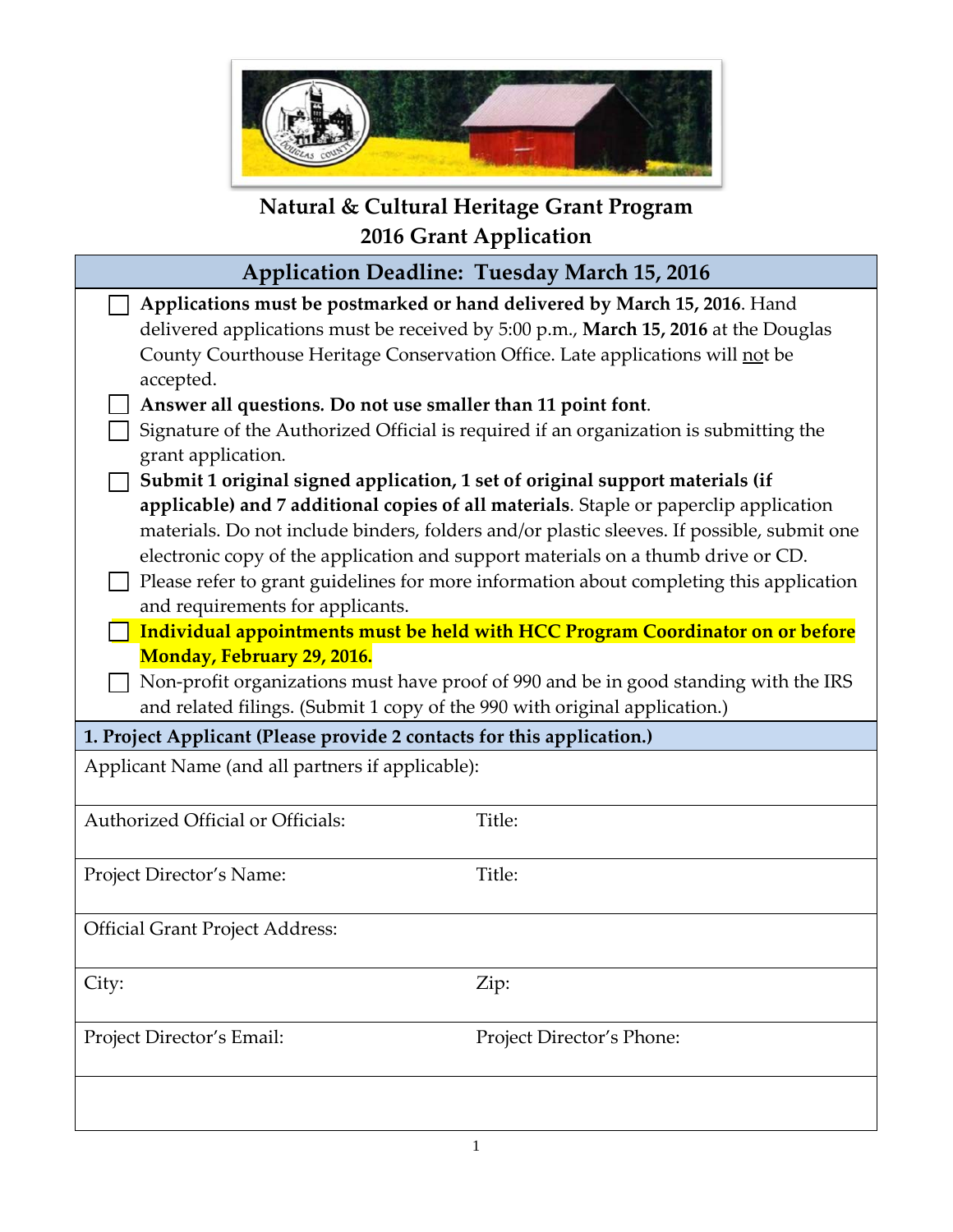| Secondary Contact's Name:                                         | Title:                                                                                                                                                                                         |
|-------------------------------------------------------------------|------------------------------------------------------------------------------------------------------------------------------------------------------------------------------------------------|
|                                                                   |                                                                                                                                                                                                |
| Secondary Contact's Email:                                        | Secondary Contact's Phone:                                                                                                                                                                     |
| Address:                                                          |                                                                                                                                                                                                |
| City:                                                             | Zip:                                                                                                                                                                                           |
| 2. Project Summary                                                |                                                                                                                                                                                                |
| a) Type of Grant (Check One)                                      |                                                                                                                                                                                                |
| $\Box$ Major Grant ( $\geq$ \$ 90,000 and no more than \$124,000) |                                                                                                                                                                                                |
| $\Box$ Target Grant ( $\leq$ \$89,999)                            |                                                                                                                                                                                                |
| b) Project Title:                                                 |                                                                                                                                                                                                |
| c) Address of project (include Township name):                    |                                                                                                                                                                                                |
| d) Name of individuals/organizations that own the property:       |                                                                                                                                                                                                |
| e) Contact information for those individuals:                     |                                                                                                                                                                                                |
| f<br>phone number).                                               | For organizations with board of directors or other oversight group, attach a complete list of<br>members, including brief resumes, and contact information (email address, street address, and |
| Project Summary (200 words maximum):<br>f                         |                                                                                                                                                                                                |
|                                                                   |                                                                                                                                                                                                |
|                                                                   |                                                                                                                                                                                                |
|                                                                   |                                                                                                                                                                                                |
| g) Total Project Budget:\$_                                       |                                                                                                                                                                                                |
|                                                                   |                                                                                                                                                                                                |
|                                                                   |                                                                                                                                                                                                |
|                                                                   |                                                                                                                                                                                                |
|                                                                   |                                                                                                                                                                                                |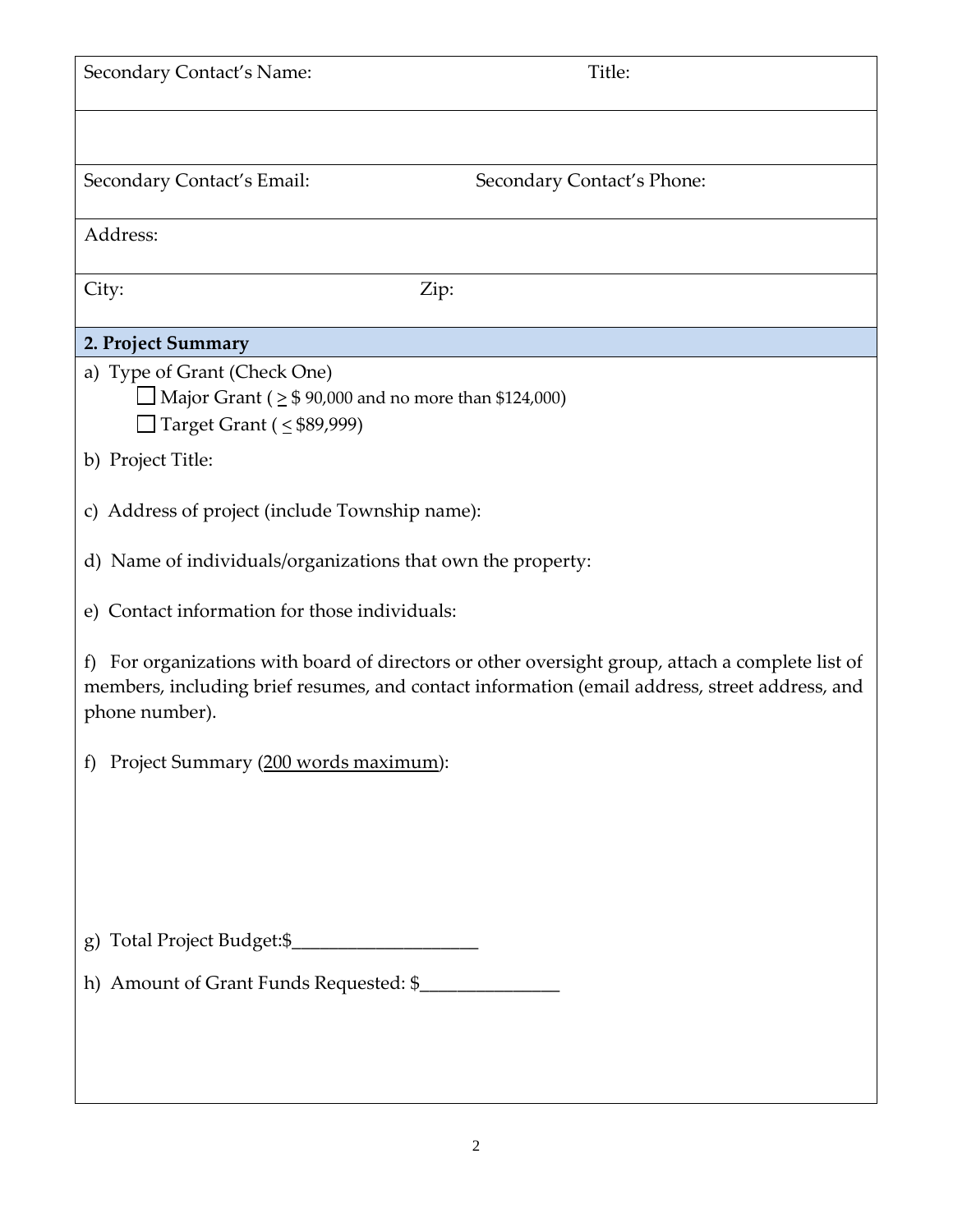|  |  | i) Scope of Project: (Please check all that apply) |  |  |  |  |  |  |
|--|--|----------------------------------------------------|--|--|--|--|--|--|
|--|--|----------------------------------------------------|--|--|--|--|--|--|

Historic structures

Prairie, woodlands, waterways, habitat restoration/preservation

Agriculture; working farms; heritage farms

Freedom's Frontier themes (Civil War and pre-Civil War heritage; Settlement stories before and after Civil War; Enduring struggle for freedom)

Pre-settlement history

## **4. Project Description**

a) Specifically explain the proposed project, including any regulations, guidelines, or best practices that will be followed. What do you plan to do? When? How? Please include separately any supporting materials such as photos, plans, drawings, illustrations, building condition reports, building inspections, and copies of regulatory approvals, if applicable, that are related to the proposed project.

b) Describe the natural and cultural heritage significance of the project, structure, and or property.

c) Describe the urgency of the project.

d) If applicable, describe the condition of the property and include photos.

e) Provide an expected timeline for completion of this project.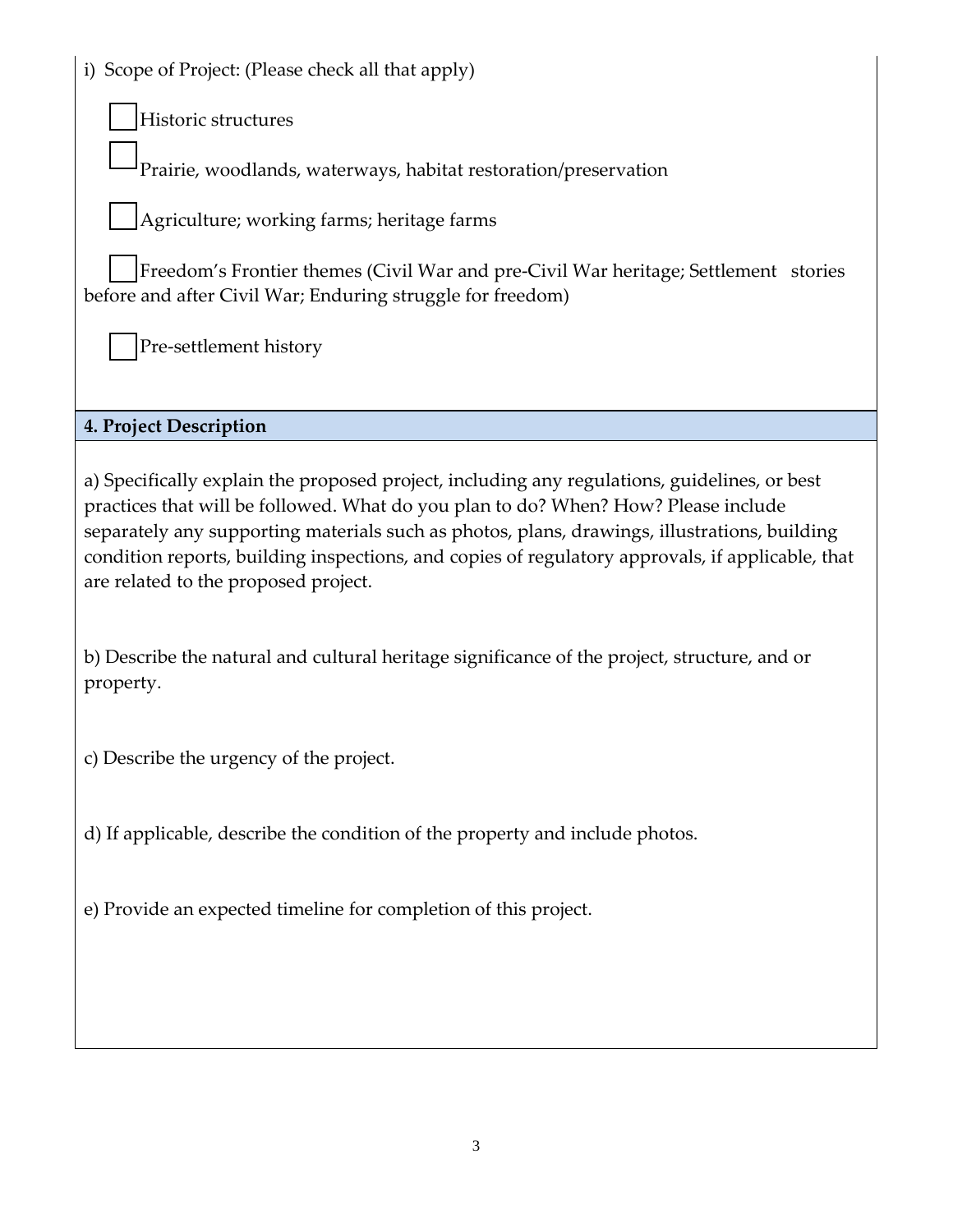| 4. Community Impact                                                                                                                                                                                                                                                                                                                                                                                                                                         |
|-------------------------------------------------------------------------------------------------------------------------------------------------------------------------------------------------------------------------------------------------------------------------------------------------------------------------------------------------------------------------------------------------------------------------------------------------------------|
| a) Describe how the project provides a substantial benefit to the conservation of Douglas<br>County's natural and cultural resources.                                                                                                                                                                                                                                                                                                                       |
| b) How will this project connect the physical sites and interpretative stories of Douglas<br>County?                                                                                                                                                                                                                                                                                                                                                        |
| c) Please describe the public benefit derived from this project.                                                                                                                                                                                                                                                                                                                                                                                            |
| i.) Will the project incorporate any educational programs?<br>N <sub>o</sub><br>Yes                                                                                                                                                                                                                                                                                                                                                                         |
| Please explain your response above.                                                                                                                                                                                                                                                                                                                                                                                                                         |
| ii.) Will you allow public access to the facility/property?<br>No<br>Yes                                                                                                                                                                                                                                                                                                                                                                                    |
| Please explain your response above.                                                                                                                                                                                                                                                                                                                                                                                                                         |
|                                                                                                                                                                                                                                                                                                                                                                                                                                                             |
| <b>5. Project Costs</b>                                                                                                                                                                                                                                                                                                                                                                                                                                     |
| a) Provide an estimated budget for this project using the budget template provided with this<br>application. Include explanatory and clarifying information (a budget narrative) below the<br>budget form in the space provided. Be sure to include any estimates or bids that have been<br>completed. If the budget presented in this application is a preliminary budget arrived at<br>without firm bids, explain how the cost estimates were determined. |
| b) How will the project be sustained once the project is completed? For instance, how will on-<br>going maintenance costs be financed?                                                                                                                                                                                                                                                                                                                      |
| c) Explain if there are any other resources you intend to use in order to complete this project.<br>This may include other sources of funding, loans, or in-kind contributions.                                                                                                                                                                                                                                                                             |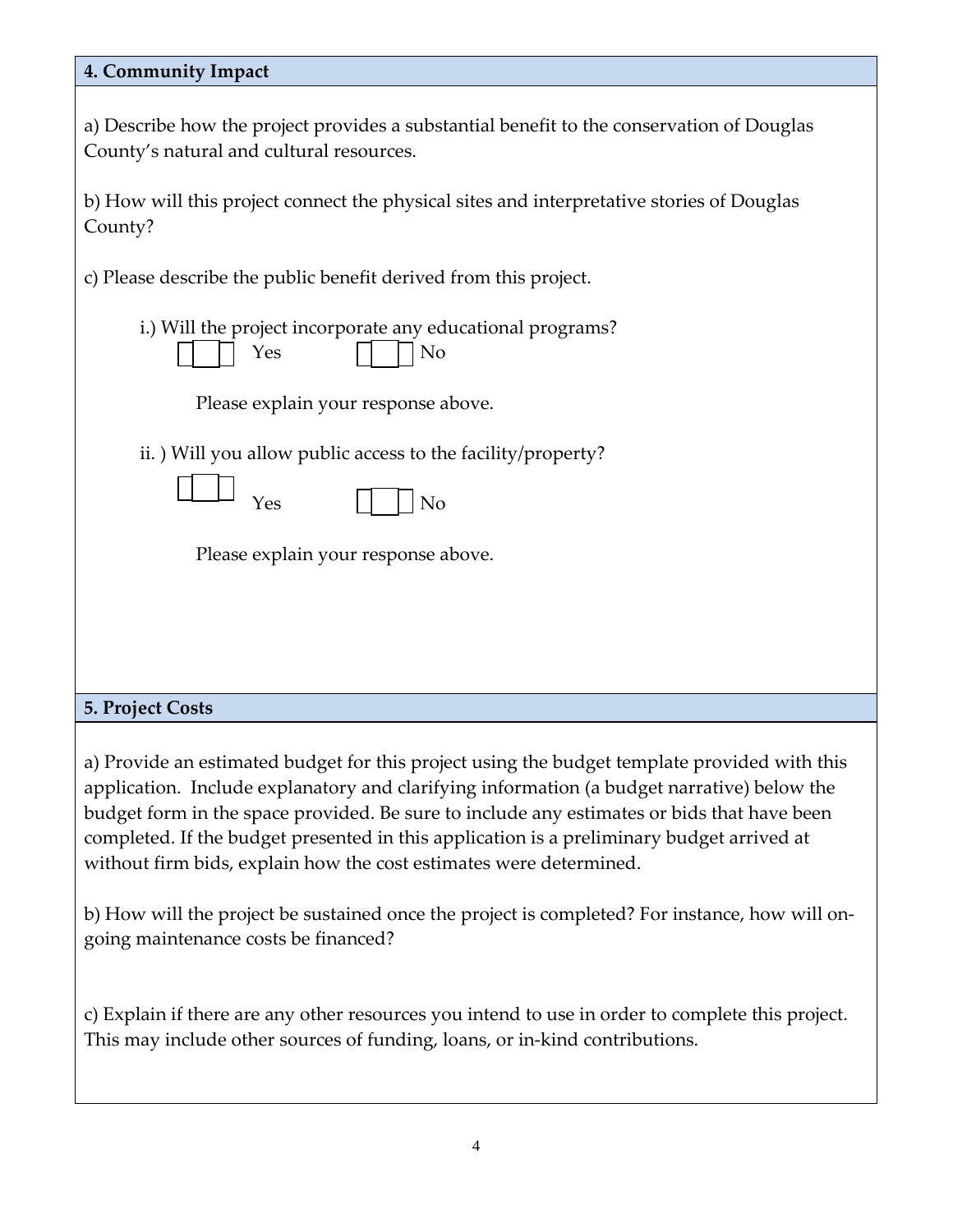| 6. Signature(s)          |                     |      |
|--------------------------|---------------------|------|
|                          |                     |      |
| Signature                | <b>Printed Name</b> | Date |
|                          |                     |      |
| Signature (if necessary) | <b>Printed Name</b> | Date |
|                          |                     |      |
| Signature (if necessary) | <b>Printed Name</b> | Date |
|                          |                     |      |

# **Mail or Deliver the Original Application Packet and 7 Copies to: Douglas County Heritage Conservation Council Attention: Jan Shupert-Arick**

Douglas County Courthouse, Administrative Services 1100 Massachusetts Street, Third Level Loft Area Lawrence, KS 66046-3064

**Staff Contact:** For questions about the Natural & Cultural Heritage Grant Program, contact the HCC Program Coordinator, Jan Shupert-Arick at *ishupertarick@douglas-county.com* or 785-330-2878.

**Douglas County Heritage Conservation Council Website http://www.douglas-county.com/depts/ad/hcc/ad\_hcc.aspx Natural and Cultural**